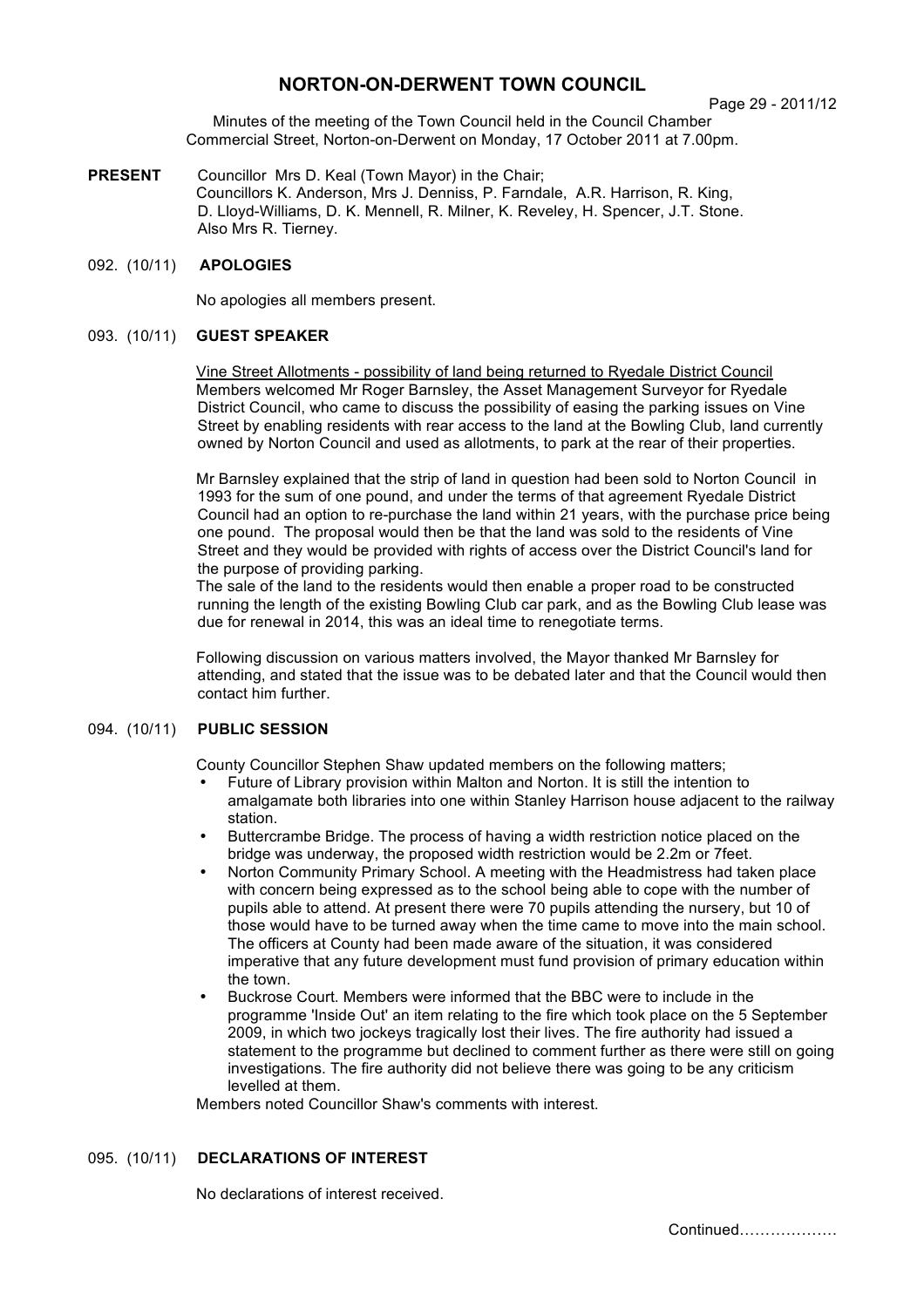### 096. (10/11) **CONFIRMATION OF MINUTES**

 RESOLVED that the Minutes of the Town Council meeting held on Monday, 19 September 2011 (Minutes 073 to 091 inclusive) be confirmed and signed by the Chairman.

### 097. (10/11) **MATTERS ARISING FROM MINUTES 073 TO 091 INCLUSIVE**

- (a) Minute 084(a) Prohibition of Heavy Vehicles Bazley,s Lane. Councillor Spencer asked if it was known whether the District Council supported the prohibition. In reply Councillor Mrs Denniss, a District Councillor for Norton West, stated that she had written supporting the prohibition and asking for a weight limit and 20mph to be placed on Bazley's Lane. It was not known how other District Councillors or the District Council itself had responded.
- (b) Minute 085 Norton Wildlife Group. Members of the group attending the Young Peoples Conference on the Environment had sent their thanks to the Council members for their support, and asked if the Council would like a presentation on their trip. It was agreed to invite the Wildlife Group to give a presentation at the December meeting of the Council.
- (c) Minute 086(b) Riverside. Members asked if any progress had been made with regard to the vagrant. Although the police were aware of his presence, members asked that the Clerk write to the Fitzwilliam Estate informing them of the situation, as they were the land owners.

# 098. (10/11) **FINANCIAL MATTERS**

- (a) Accounts paid and for payment The Clerk reported that accounts nos. 101 to 113 inclusive, amounting to £6645.41, had been paid since the last meeting of the Council. RESOLVED that accounts nos. 114 to 119 inclusive, amounting to £2779.30 be paid. Cheques were drawn and signed accordingly.
- (b) Financial report The Clerk's financial report for the period 01.09.11 to 30.09.11 was received.
- (c) Budgetary monitoring The Clerk's report for the period ending 30 September 2011 was received.

### 099. (10/11) **PLANNING MATTERS**

- (a) Planning applications referred to the Town Council by Ryedale District Council, for comment and/or recommendation were dealt with as follows: -
- 11/01001/OUT Erection of 8no. dwellings (site area 0.37ha) Land off Heron Way, Norton. For Mr & Mrs A & S. Hague RESOLVED Recommend Refusal. This proposed development lies outside the development limits for the town, and as the Council is given to understand Ryedale now holds a five year supply of housing land then this application should be refused. Development limits are in place for a reason and if this application was to be permitted now what would there be in place to stop other developers both large and small from putting in applications ahead of the new Local Plan.
- 11/01007/FUL Subdivision of existing first floor flat to form 1no. two bedroom first floor flat and 1no. three bedroom second floor flat. 13A Commercial Street, Norton. For Mrs Lindsay Burr. RESOLVED Recommend Approval.

Continued……………….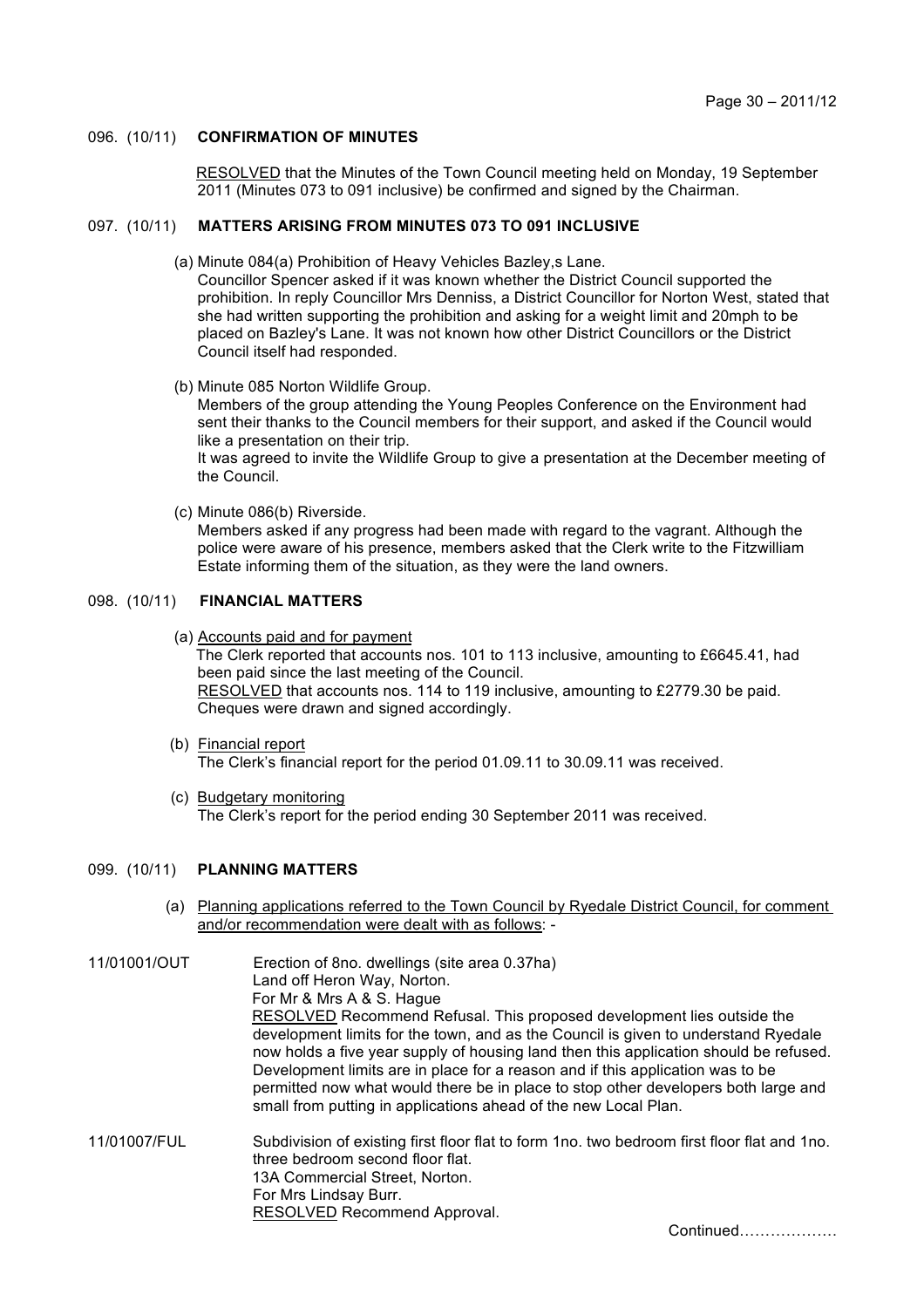#### 099. (10/11) **PLANNING MATTERS** (continued)

| Erection of single storey extension. |
|--------------------------------------|
| 29 Glenmore Drive, Norton.           |
| For Mr & Mrs Johnson.                |
| RESOLVED Recommend Approval.         |
|                                      |

#### (b) Planning decisions notified by Ryedale District Council:

Approved

11/00892/HOUSE Erection of conservatory to the rear. 10 Leahurst Close, Norton.

Appeal Dismissed

11/00425/HOUSE Erection of two-storey extension to rear. 132 Welham Road, Norton.

## 100. (10/11) **ALLOTMENTS TO THE REAR OF VINE STREET**

 Members considered the proposal that the allotments be returned to the ownership of Ryedale District Council, to enable the residents of Vine Street, with rear access to the land at the Bowling Club to park vehicles at the rear of their properties. It was agreed by members that before making any formal recommendation it was important that the views of the residents was known. Therefore the Clerk was to contact Mr Barnsley of Ryedale District Council, in order that a joint letter from both Ryedale and Norton outlining the proposal could be sent to all residents concerned.

#### 101. (10/11) **RYEDALE DISTRICT COUNCIL - DRAFT AIR QUALITY ACTION PLAN CONSULTATION**

 Members received a copy of the Action Plan for the Malton Air Quality Management Area, which was for members to read and consider their views, to enable an informed debate on the issues at the November meeting of the Council. Noted.

# 102. (10/11) **CORRESPONDENCE**

 (a) Ryedale Safer Neighbourhoods Team - Monthly Crime Statistics for the month of September 2011, for Malton and Norton. For information. Noted.

 (b) North Yorkshire Fire & Rescue Service - Statement of Accounts for the year ending 31 March 2011. Copy available in the office. For information. Noted.

- (c) Malton Museum Foundation ) Next Steps ) Thank you Grant. Noted. Ryedale District Council Chairman's Charity )
- (d) Ryedale District Council Notice of Parish Liaison Meeting Wednesday 26 October 2011 at Ryedale House. For Information. Noted.
- (e) UNISON Notice to employer of an official Industrial Action Ballot. For information. Noted.
- (f) Ryedale District Council Streetscene Factsheet 2. For information. Noted.
- (g) Ryedale Cameras in Action Agenda and minutes for Management Committee Meeting to be held on Wednesday 19 October 2011, 6.00pm at Malton Police Station. Copy available in the office. For information. Noted.
- (h) Malton, Norton and District Road Safety Committee Agenda and Minutes for committee meeting to be held on Wednesday 19 October 2011, 7.15pm in the Norton Council Chamber. Copy Available in the office. For information. Noted.

Continued……………….